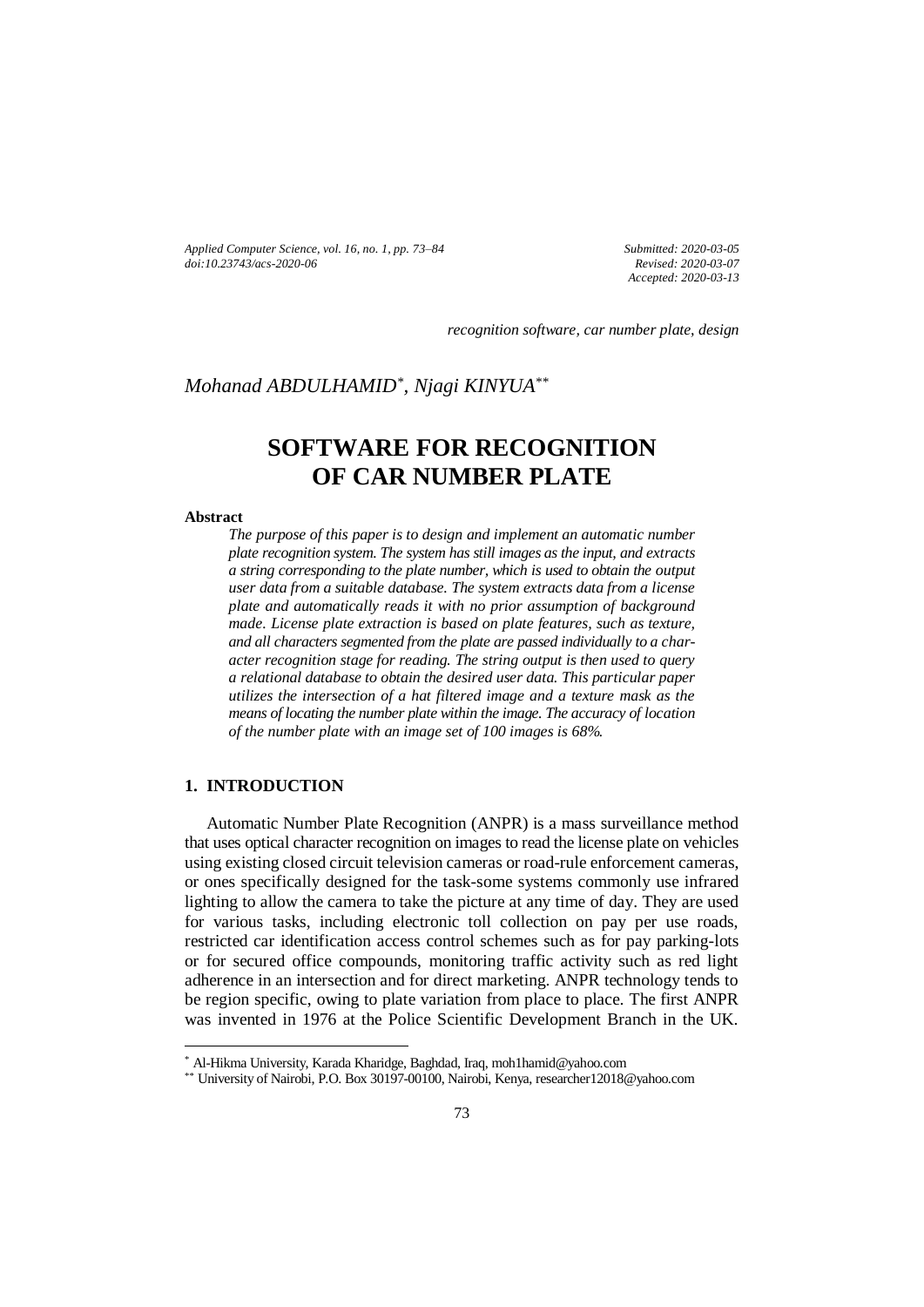Prototype systems were working by 1979 and contracts were let to produce industrial systems at the Computer Recognition Systems (CRS) in Wokingham, UK. Early trial systems were deployed on the A1 road and at the Dartford Tunnel (Badr & Abdelwahab, 2011; Sharma, 2018).

License Plate Recognition(LPR) has a wide range of applications, which use the extracted plate number and optional images to create automated solutions for various problems (Lin, Lin & Liu, 2018; Xie & Zhang, 2018), these include:

- 1. Parking the plate number is used to automatically enter pre-paid members and calculate parking fee for non-members by comparing the exit and entry times.
- 2. Access control a gate automatically opens for authorized members in a secured area, thus replacing or assisting the security guard. The events are logged on a database and could be used to search the history of events
- 3. Law enforcement the plate number is used to produce a violation fine on speed or red-light systems. The manual process of preparing a violation fine is replaced by an automated process which reduces the overhead and turnaround time. Using a list of stolen cars or unpaid fines, an Automatic License Plate Recognition(ALPR) system deployed on the roadside, may perform a real-time match between the passing cars and those on the list, hence raise alerts for passing cars on the list.
- 4. Marketing tool the car plates may be used to compile a list of frequent visitors for marketing purposes, or to build traffic profiles, such as the frequency of entry verses the hour or day.
- 5. Tolling the car number is used to calculate the travel fee in a toll-road, or used to double-check the ticket.

Such routine tasks, possibly handling large volumes of traffic, maybe more efficiently done if automated than if done by humans. This would reduce associated costs of operation, increase processing speed and minimize errors that may result due to fatigue or monotony if a human operator were involved (Silva & Jung, 2018).

The automatic plate recognition system may be decomposed into three blocks: an image processing stage, an optical character recognition stage and the database.

## **2. PROBLEM SOLUTION AND DESIGN**

The automatic license plate recognition application is developed using the license plate extraction, character segmentation and optical character recognition modules. The automatic number license plate presented in this work is developed in MATLAB 7.6. Implementation is grouped into image processing, optical character recognition and database blocks.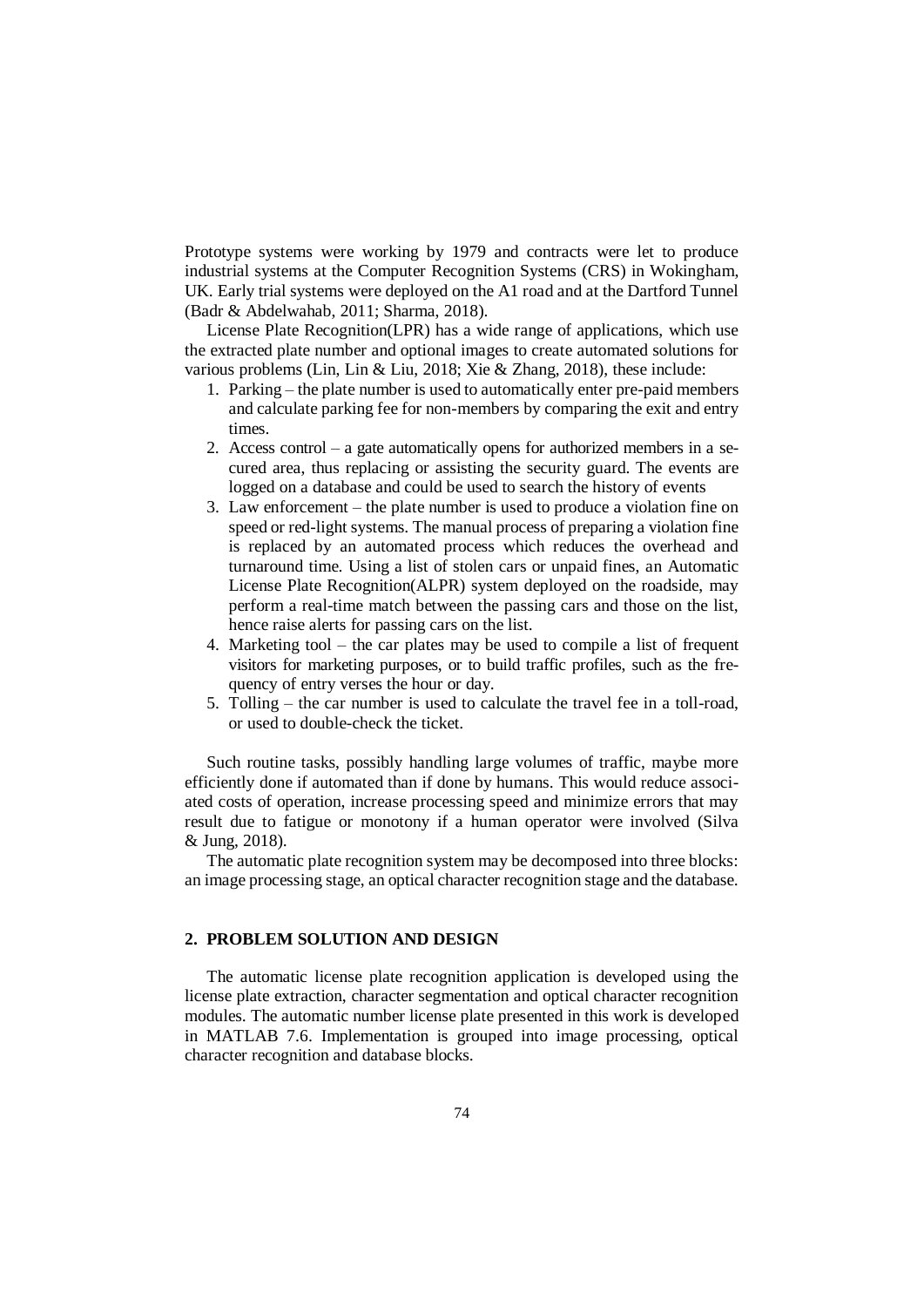### **2.1. Image processing block**

This block receives input images of the vehicles and produces cropped images which are passed to the optical character recognition block that succeeds it. The image processing block is based on image pre-processing and segmentation steps. First, the input color (RGB) images are converted into grayscale images. An RGB image, sometimes referred to as a *true-color* image, is stored as an m-by-n-by-3 data array that defines red, green, and blue color components for each individual pixel. The color of each pixel is determined by the combination of the red, green, and blue intensities stored in each color plane at the pixel's location. A grayscale image is a data matrix whose values represent intensities within some range.

This conversion allows ease of thresholding, which creates a binary image using a certain threshold. Adaptive thresholding using the Otsu thresholding scheme; which assigns pixels with grey-level above a threshold (chosen so as to minimize the intra-class variance of the black and white pixels) in the grayscale scale image are assigned binary value "1" in the binary image, while those below are assigned binary value "0" are implemented using the inbuilt *graythresh* function.

Next, morphological operations opening and closing are used. The morphological closing operation is carried out using a rectangular structuring element of a size much greater than the inter-character spacing of the license plate characters, resulting in blurring of the plate characters in the license plate. Subtracting the resultant image from the original thresholded image, which constitutes top-hat filtering, removes large parts of constant intensity background, leaving plate characters and other fine details in the image intact. A morphological opening operation with a structuring element, of width less than the inter- character spacing, is then used to remove the unimportant fine details without affecting the characters themselves.

An image mask which isolates the regions with the largest difference in pixel intensities in a given neighborhood is then developed using a range filter. The function *rangefilt* is used to obtain an output array of same size as the input image, where each output pixel contains the range value, as the difference between maximum and minimum pixel intensity values in the 3-by-3 neighborhood around the corresponding pixel of the input image. The range filtered image is then binarized using an experimentally determined threshold of 0.4, which preserved as much license plate detail as possible, without including too many noise objects. A morphological closing operation is then done on the binary image with a 9-pixel, square structuring element to remove thin objects in image due to local transitions at the edges of the input image. Larger structuring elements merge objects, yielding large area masks that left many noise objects when overlaid with the top-hat filtered image, whereas smaller structuring elements yield fragmented characters. An area opening is then used to remove from the binary image all connected objects that had fewer than 300 pixels, the figure being determined by trial and error, to produce the binary masking image.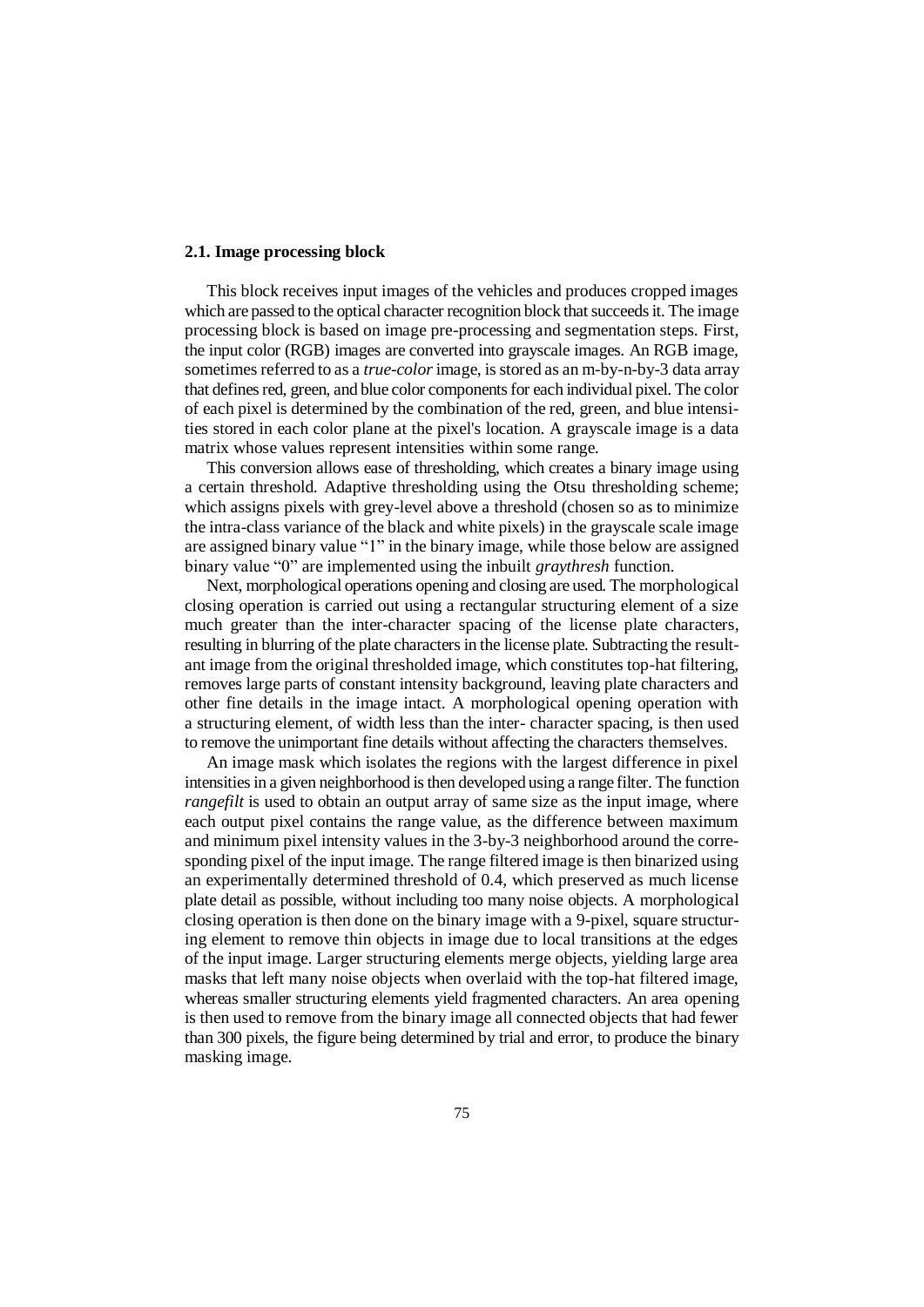The image created by over-laying the top-hat filtered image with the mask by carrying out the logical AND of the two images is then labeled using the *bwlabel* function. The *bwlabel* function is used to search for connected components and labels them with unique numbers; it takes a binary input image and a value specifying the connectivity of objects. The function returns a matrix *L* of the same size as the input image, containing labels for the connected objects in that input image, and the number of connected objects found in the input image. The elements of *L* are integer values greater than or equal to 0.

The *regionprops* function is then used to measure object or region properties in an image and returns them in a structure array. When applied to an image with labeled components, it creates one structure element for each component; with the structure array having *area, centroid and bounding box* fields. The *area* field is scalar representing the actual number of pixels in the region. The *bounding box* field is a vector representing the smallest rectangle containing the region defined by co-ordinates of the upper left corner of the bounding box and the width of the bounding box along each dimension, in length and height. The *centroid* field is a vector that specifies the center of mass of the region; the first element of centroid is the horizontal coordinate (or x-coordinate) of the center of mass, and the second element is the vertical coordinate (or y-coordinate).

The *centroid* field of the *regionprops* function is used to determine the vertical coordinate of all labeled objects obtained from the logical AND of the top-hat filtered image and the texture map. Since few objects are members of either set, resultant intersection of both sets is composed largely of license plate characters. The y-coordinate values corresponding to the objects are observed to be randomly distributed over the image height, but objects corresponding to license plate characters had approximately the same centroid value. This variation in the centroid value is exhibited in the ones digit of the value; hence a rounding-off of the centroid values to the nearest ten-arrived at by trial and error eliminates this variation. The mode of the rounded vertical coordinates of objects in this intersection is thus the average height of the license plate characters on the image. Selecting all objects intersecting with a horizontal line, running across the image at this modal height yields the license plate characters. In very few cases, noise objects are included. The *area* field of the *regionprops* function is used to remove all noise objects with an area of less than 100 pixels, determined as the minimum area of license plate character-corresponding to the numeral 1.

Further filtering of noise objects requires the orientation of the major axis of the ellipse that has the same variance as the region of each object lie between 45 to 90 degrees from the horizontal axis. This allows removal of horizontally aligned noise objects resulting from dilation of fragmented license plate edges due to the closing operation. The Euler number of each object is also used to remove noise objects. The Euler number is a measure of the topology of an image. It is defined as the total number of objects in the image minus the number of holes in those objects. Character (B) has Euler number of -1, indicating that the number of holes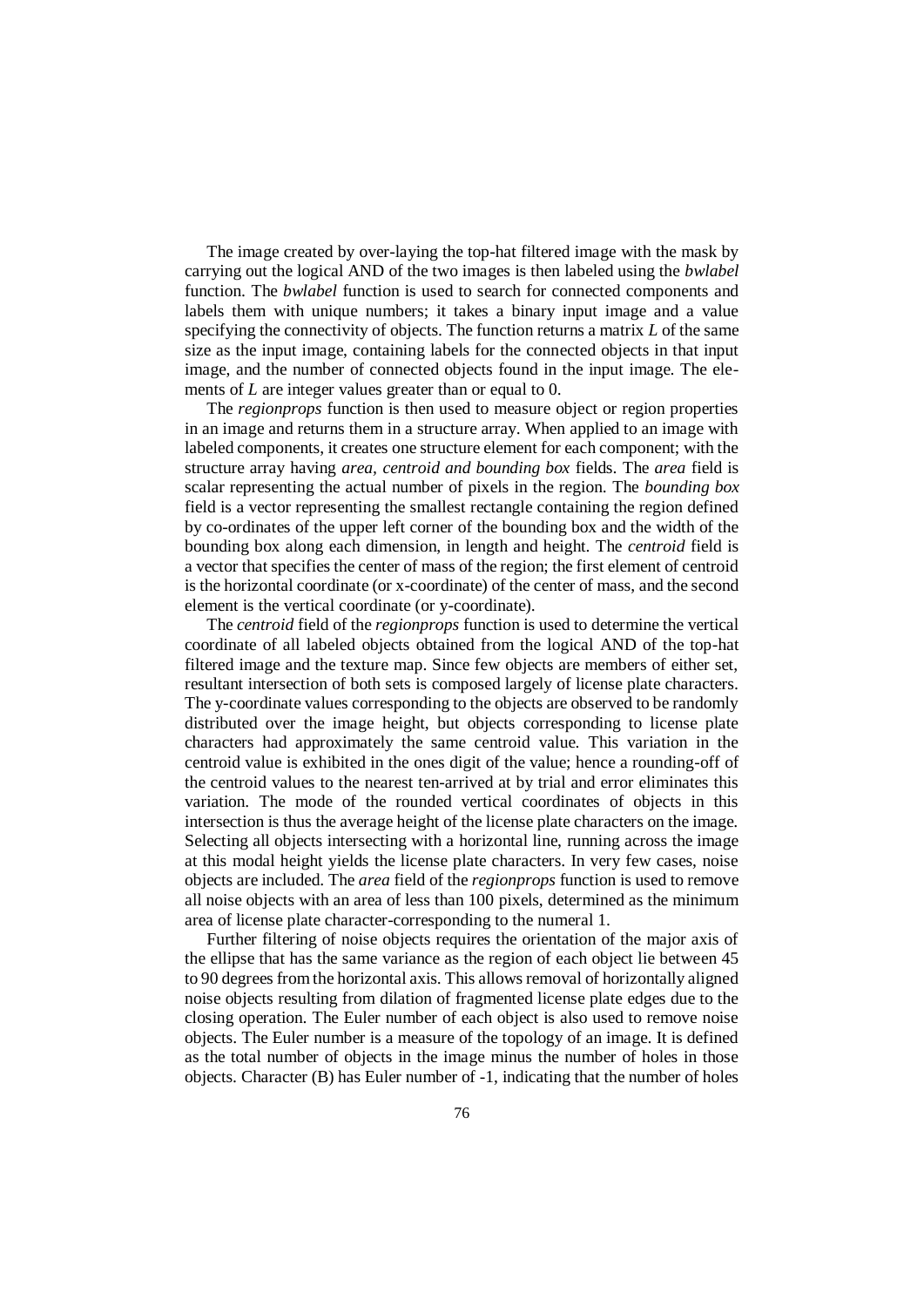is greater than the number of objects; characters such as (A, O, P, D, Q) have an Euler number of zero, whereas all other simple characters have an Euler number of 1. Due to nails in the license plate, noise is introduced to character objects due to the connectivity used in labeling. An object having an Euler number of 1 in isolation would show an Euler number of two if such a nail object is introduced in its bounding box due to connectivity. As a result, all objects with an Euler number greater than 2 or less than -1 are considered to be noise objects and are removed. The remaining objects are subsequently considered to be characters and are passed to the optical character recognition block.

The *bounding box* field of the *regionprops* function is then used to obtain the smallest rectangles containing each object in the resultant image. These rectangles are then passed to the *imcrop* function which crops the required labeled objects corresponding to the license plate characters in the image, based on the rectangles' top-left coordinates, their widths, and heights respectively. It is these objects that are passed to the optical character recognition block. The quality of segmentation is strongly related to the choice of the structuring element's size on the plate enhancement phase, choice of the threshold used for image binarization, the relative angle between camera and plate and the quality of the image.

### **2.2. Optical character recognition block**

#### **2.2.1. Neural network classifier approach**

A back-propagation neural network classifier is first adopted and is trained on thirty four vectors; corresponding to all possible characters; each having 150 elements; corresponding to image objects of resolution 15×10. Each target vector is a 34-element vector with a 1 in the position of the letter it represents, and 0's everywhere else. For example, the letter A is to be represented by a 1 in the first element (as A is the first letter of the alphabet), and  $0$ 's in elements two through thirty four. The network receives the 150 Boolean values as a 150-element input vector. It is then required to identify the letter by responding with a 34-element output vector. The 34 elements of the output vector each represent a letter. To operate correctly, the network would respond with a 1 in the position of the letter being presented to the network. All other values in the output vector would be 0. The neural network thus has 150 inputs and 34 neurons in its output layer to identify the letters. The network is a two-layer log-sigmoid network, with 10 neurons in the hidden layer. Training is done for 5000 iterations, for gradient descent with momentum. Gradient descent with momentum, implemented by the *traingdm* function, allows a network to respond not only to the local gradient, but also to recent trends in the error surface. Momentum allows the network to ignore small features in the error surface, hence slide through shallow local minima. Without momentum a network can get stuck in such a minimum.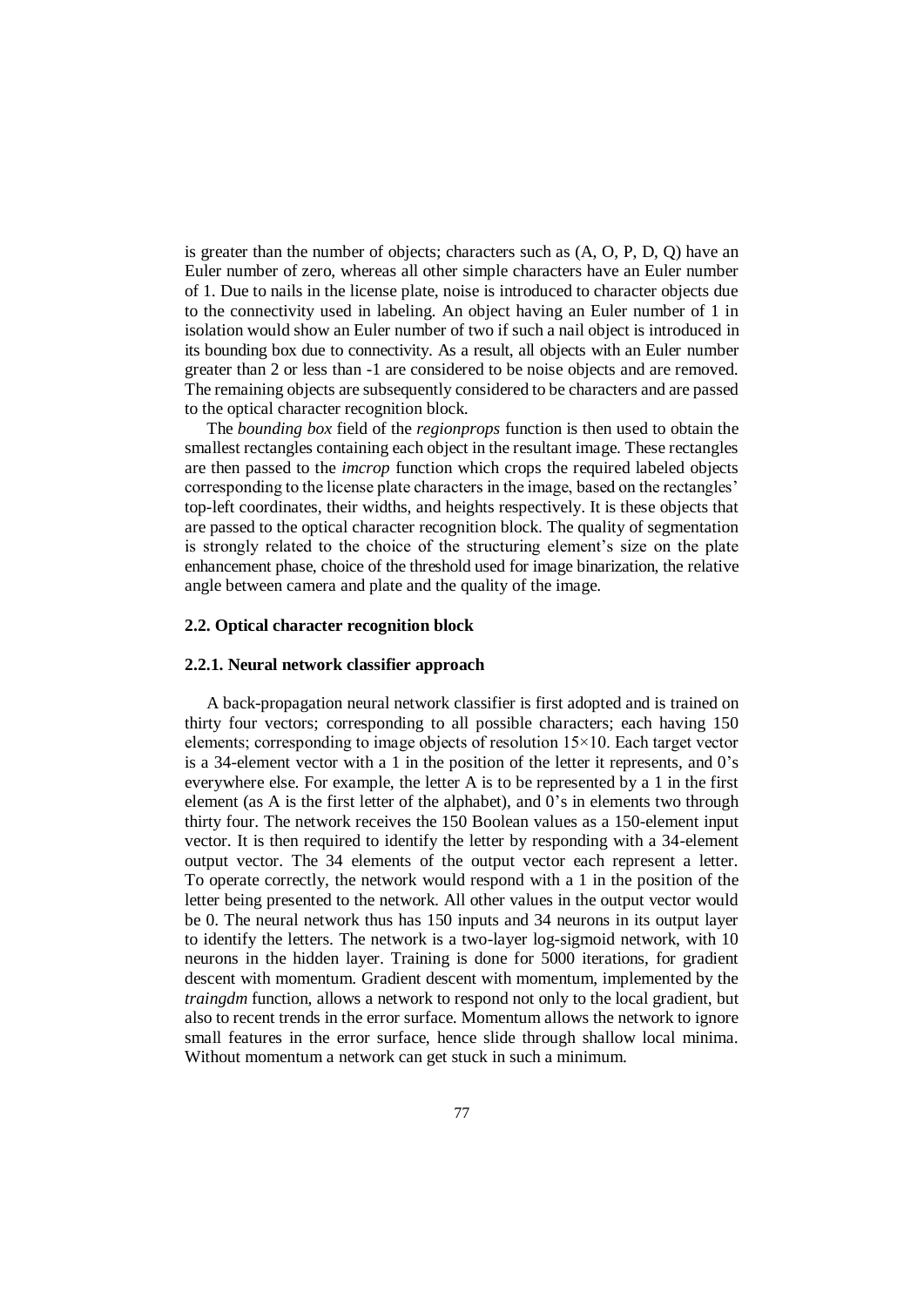While the neural network classifier is usually preferred owing to its higher cognitive rate and its ability to give reasonable results when presented with new object which it has not been trained on, several shortcomings result in adoption of the template matching approach. With character recognition for license plate applications, the neural network classifier requires frequent retraining, preferably for each car image due to the large input vector size, having 150 binary elements for each character.

Accuracy improves as the number of neurons in the hidden layer and as size of input training vector increases. Increasing number of neurons in the hidden layer results in a speed penalty while increasing size of the input training vector is limited by memory constraints. Training requires either 5000 iterations or a steadystate error of less than 0.1, which make it slower than the template matching approach. In this case, the neural network classifier has a poor cognitive rate and misclassified well segmented and obvious characters.

#### **2.2.2. The template matching approach**

The template matching approach is then implemented. The templates used have a resolution of  $42 \times 24$ , hence rescaling the license plate objects prior to template matching is necessary. Character recognition is based on calculating the correlation metric, implemented using the *corr2* function, which computes the correlation coefficient between two matrices of the same size. All images from extracted objects and the template set are thus represented as  $42 \times 24$  intensity matrices. The template images corresponding to the 34 possible characters A to Z and 0 to 9 are saved, and template matching is implemented by using the correlation between each extracted object from the image against all the images in the template. This removes the presumption that all license plates begin with letters (which would affect recognition of diplomatic license plates) or that license plate begins with letter K (which would affect recognition of foreign license plates). The correlation coefficients for each extracted object with the template set is ordered into a 34 element array, and the index of the element having the highest correlation coefficient used to identify the corresponding similarly indexed character. The characters corresponding to each extracted object are then concatenated to form a string, which is the detected vehicle registration number.

#### **2.3. Database implementation**

For a car identification access system, a database is needed. Since the basic segmentation and character recognition modules have been implemented, the output string from these modules is to be used to query a test database and extract hypothetical user data. While the original idea is to use a MYSQL database and use a PHP script to query the database, this is found to be unnecessary. MATLAB supports database queries from most databases since it implements Java Database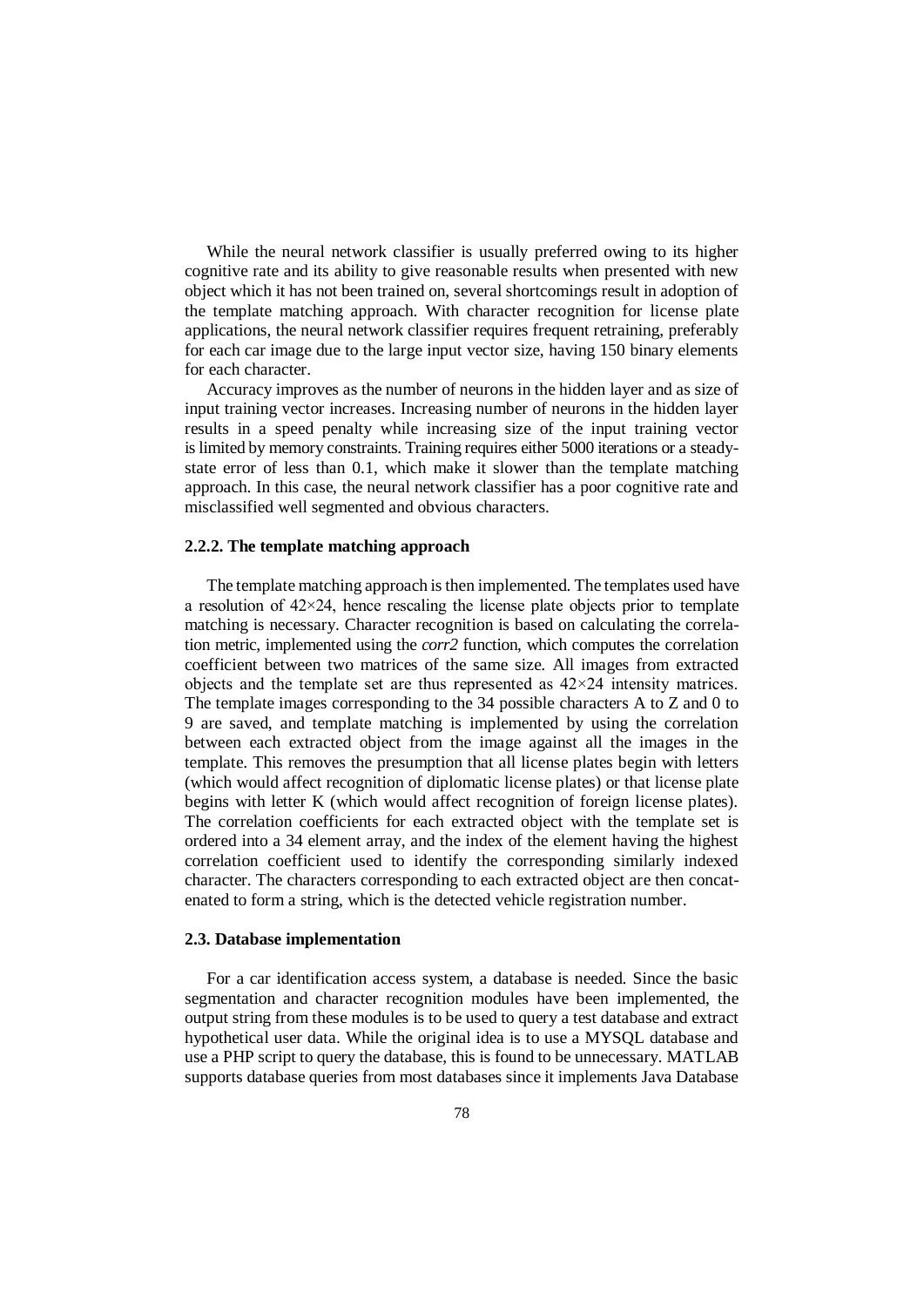Connector (JDBC), and supports JDBC to Object Database Connector(ODBC) inter-conversion. This database support is implemented by the MATLAB database toolbox which requires that a data source should be set up first. The data source consists of data that the toolbox accesses and information required to find the data, such as driver, directory, server, or network names. Data sources interact with ODBC drivers or JDBC drivers. An ODBC driver is a standard windows interface that enables communication between database management systems and SQLbased applications. A JDBC driver is a standard interface that enables communication between applications based on Java and database management systems. The database toolbox software is based on Java. It uses a JDBC/ODBC bridge to connect to the ODBC driver of a database, which is automatically installed as part of the MATLAB Java Virtual Machine (JVM).

Thus a Microsoft access data source is set up, and a test database is created, having three fields; the car registration number, the car's color and its making or model; with the registration number field as the primary key. A MATLAB script is then used to connect to this database using the JDBC/ODBC driver bridge to obtain a connection object which is then used to pass SQL queries to the test database. In order to access the database, first a connection to the database is created using the database function. This function takes data source, username and password as arguments. The data source is the name of the data source in the ODBC for Windows. This has to be configured before running MATLAB. The username of the user has on the database to be accessed. The password is given with the defined username to access the database. These arguments are passed to the database function as strings.

Once the connection is established, queries to the database are performed using the fetch function. This function takes a connection pointer and an SQL query string as arguments. The connection pointer is the connection created with the database function. The SQL query string contains the desired SQL query. The queries used are based on the license number string, passed from the character recognition block. User data corresponding to the predefined fields is thus retrieved.

The database queries however fails if fewer than 4 characters have been misidentified due to deletion of the characters in the image processing block, or due to merging of characters. When used for giving specific vehicles access to a barrier area the decision to have an error rate of two characters is in the author's opinion, viewed as acceptable. This is because the likelihood of an unauthorized car having such a similar license plate with all detected characters in their right order is seen as quite small.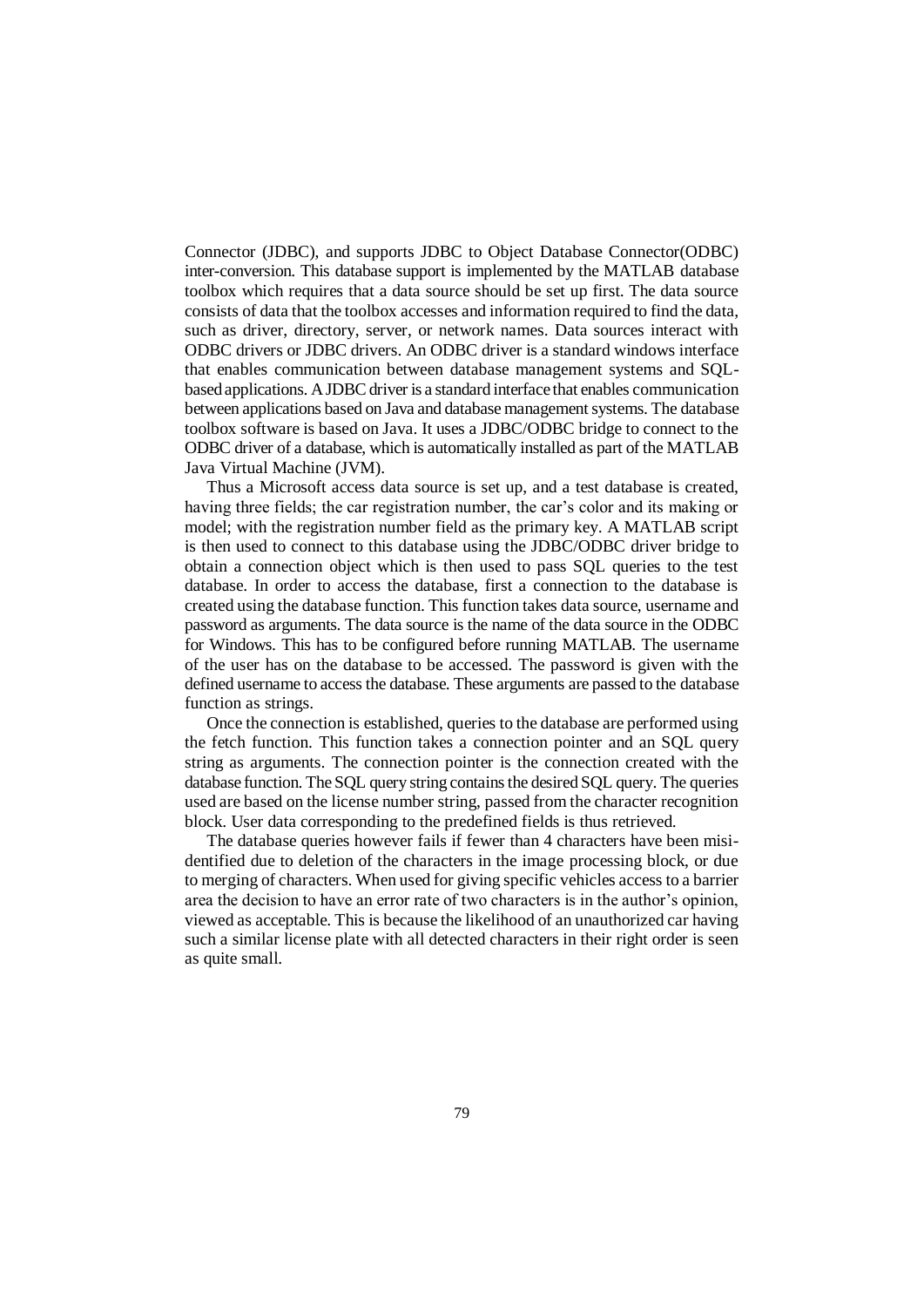### **3. RESULTS**

A set of 108 images, with a resolution of  $640 \times 480$  pixels is obtained with the camera position set at a distance of between 0.5 and 2 meters from the vehicle. Of the 108 images, 100 images are used to test the developed software, and 68 cases are satisfactorily recognized.

The successful extraction of license plate characters is limited if image has large local variances in pixel ranges in regions other than the license plate, vehicle has bent or warped license plates, characters on the license plate are faded, or had very poor contrast relative to bright regions in the image, or if the vehicle in the image is too close to the camera. Faded plates and texture conflicts present the most difficult test cases. Of the 108 images, 7 images have faded plates, 4 images are obtained with vehicle too close to the camera, 3 images had significantly warped plates. Errors in recognition are largely caused by misclassification of the characters by the template matching algorithm. Efforts to improve its cognitive rate, by use of character standard deviations or Euler numbers to verify the recognized characters, are hindered by an intolerable increase in processing time. The recognition performances for simple visible plates is higher, at about 78%, *i.e.* 62 correct identifications in a sample of 80 images. Contention caused by misclassified digits is resolved by listing all probable license plates from the database.

Fig. 1 shows input image (left) and the resulting extracted license plate characters. The horizontal noise objects violate orientation requirements, and are thus not considered.



**Fig. 1. Input image and the resulting extracted plate characters**

Fig. 2 shows input image having large texture regions in areas other than the license plate, due to shadows on car windshield. In this case, extraction of license plate characters is satisfactory.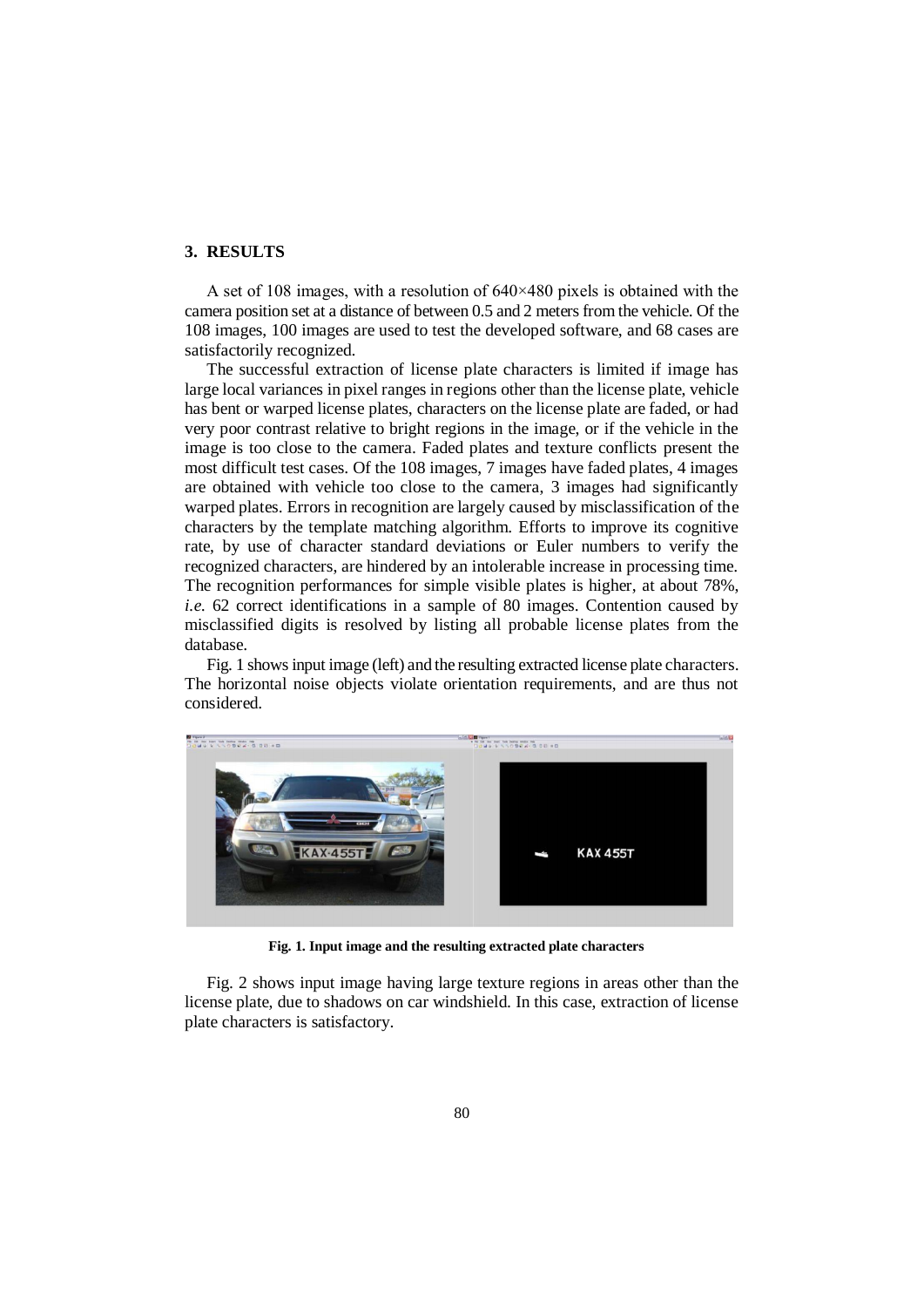

**Fig. 2. Input image having large texture regions**

Fig. 3 represents the limiting case, showing car on coarse stone background. In this case the texture mask is overwhelmed by the numerous and large changes in local pixel intensities.



**Fig. 3. Car on coarse stone background**

Fig. 4 shows images for same vehicle in subsequent frames. While, noise objects imped proper extraction of license plate characters from the first frame, successful extraction from the subsequent frame is possible as shown in Fig. 5.

Fig. 6 shows image with warped plates occluding license plate characters. In this case, an insufficient number of characters (A and 1) are extracted to uniquely identify the vehicle.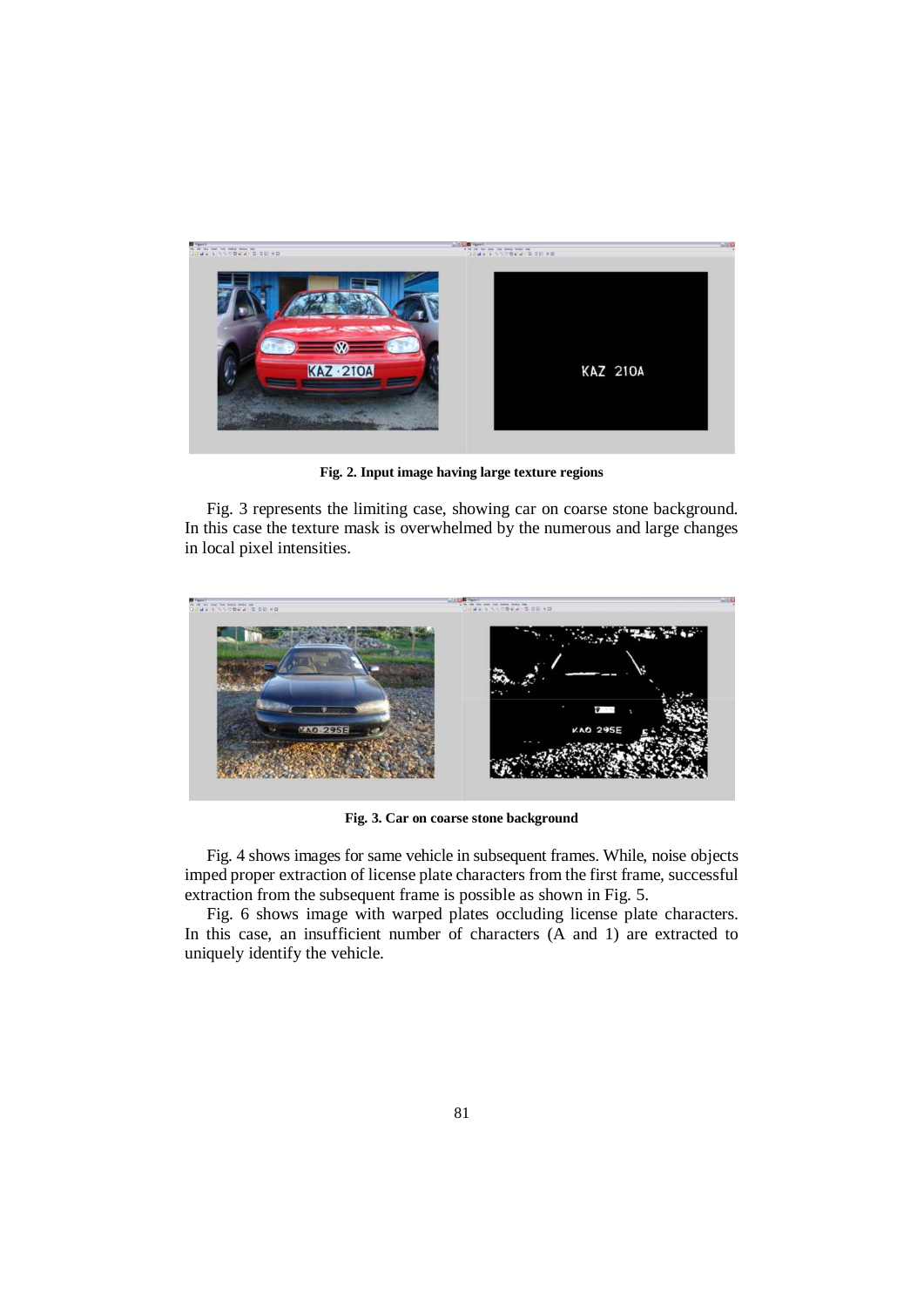

**Fig. 4. Images show same vehicle in subsequent frames**



**Fig. 5. Extraction of plate characters from subsequent frame**

| <b>EXECUTIVE</b> | <b>WILLIAM TWEET</b><br>$10494777096877010180$ | Thick |
|------------------|------------------------------------------------|-------|
| $\ddot{\sigma}$  | KAO.140.                                       |       |
|                  |                                                |       |

**Fig. 6. Image with warped plates occluding plate characters**

Fig. 7 shows images of vehicles with faded plates. The extracted license plate characters are too fragmented to be useful as shown in Fig. 8.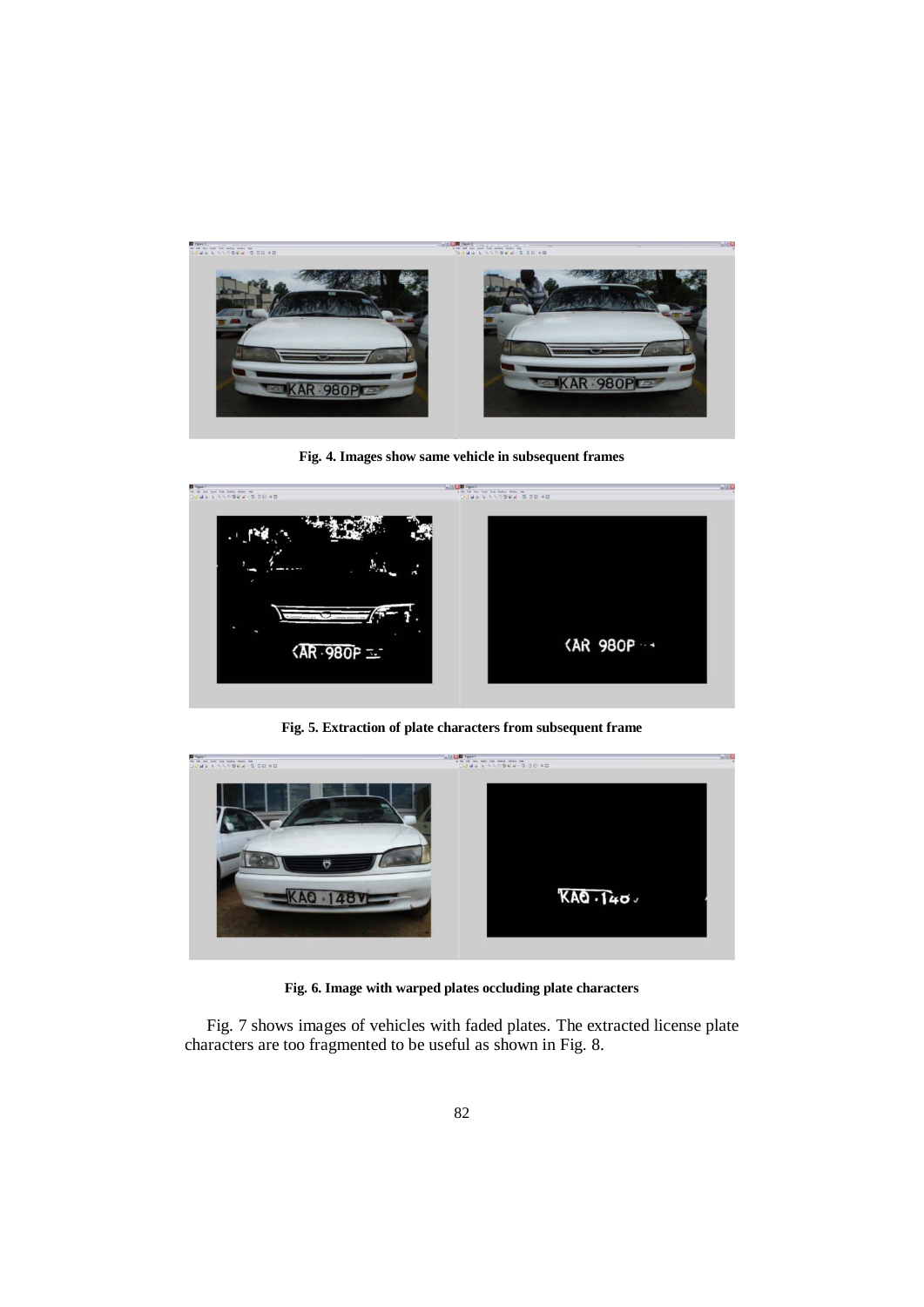

**Fig. 7. Images of vehicles with faded plates**



**Fig. 8. Extracted license plate characters are too fragmented** 

Fig. 9 shows input image (left) is too close to the camera. The fixed size of the structuring element used in the top hat filter results in fragmented characters.



**Fig. 9. Input image is too close to the camera**